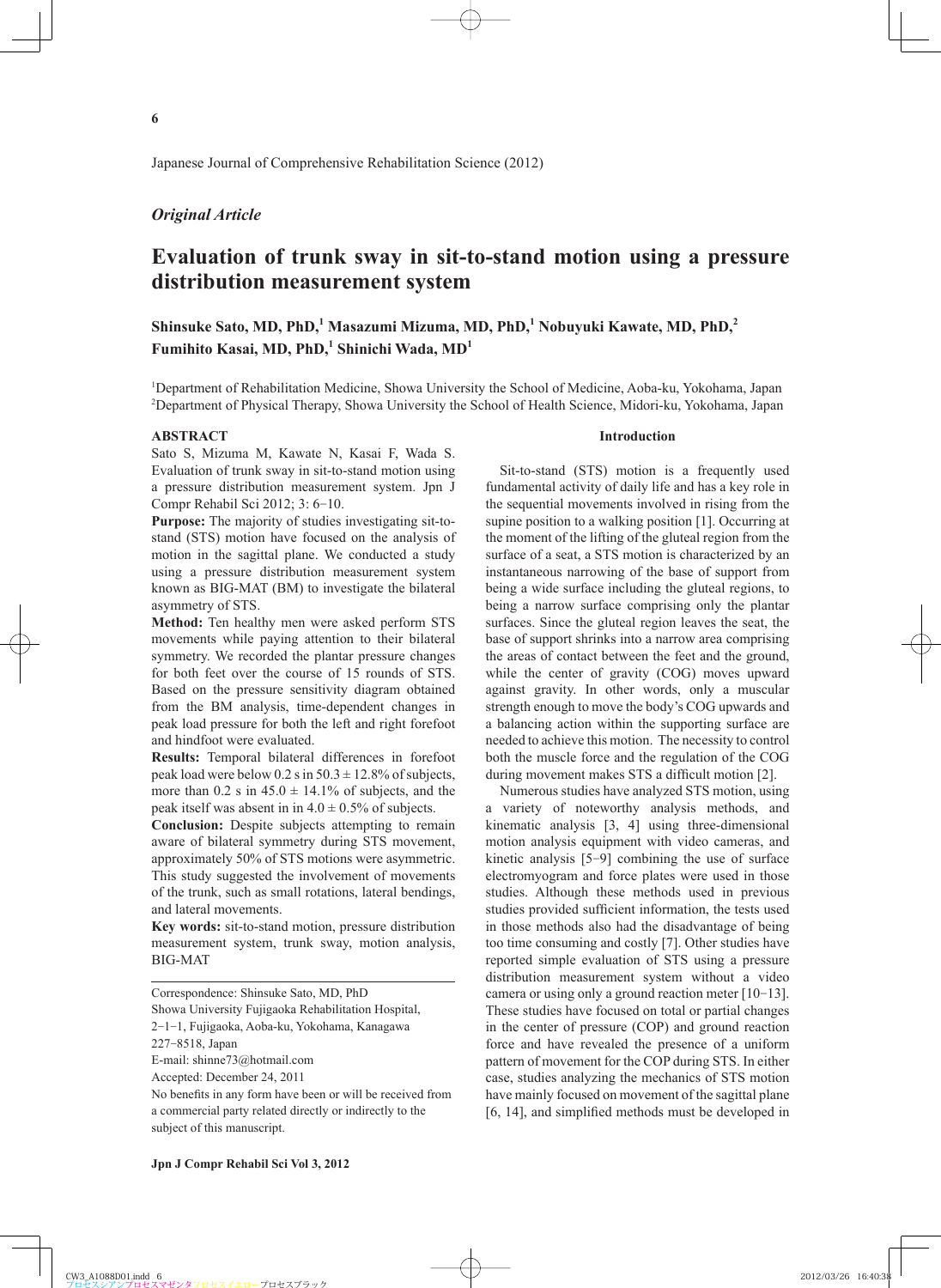order to study STS more broadly. We previously conducted a study using the pressure distribution measurement system "BIG-MAT," enabling a relatively simple evaluation of the COP. We found that 1) the "extension of time from the beginning of STS until the forefoot load pressure reaches a peak", and 2) the "rate of change of load pressure values (increase in front and back sway) required for the forefoot", were useful as measurement indexes for "standing-up difficulty" [10]. We did not include the data when the bilateral temporal difference at the moment when the forefoot load reached its peak was more than 0.2 s, because we judged the data as outlier, and we asked the subjects to repeat the STS movements until the 4 data where the bilateral difference of less than 0.2 s was obtained. In the track of methods adopted in the previous studies, we evaluated STS movements as continuous movements restricted to the sagittal plane, and, as the result, the subjects had to perform the movement 10.20  $\pm$  2.96 times (range, 6–14) in order to obtain the desired data 4 times. This condition was established to maintain consistency with previous reports; however, rejection of more than half of the data created a problem, leaving the question whether our hypothesis that STS is a bilaterally symmetric motion was valid or not. Moreover, a few additional reports [12, 15, 16] have claimed that STS is not a bilaterally symmetrical motion because of the influence of the dominant foot. Therefore, we examined the temporal bilateral differences in plantar load peaks during STS movements.

#### **Methods**

Study subjects included 10 healthy male volunteers with no history of motor system disorders. The subjects had a mean age of  $34.7 \pm 2.7$  years (range,  $30-38$ ) years), mean height of  $171.3 \pm 4.5$  cm, and mean weight of  $70.1 \pm 10.2$  kg. Only 1 out of the 10 volunteers was left-foot dominant.

We used chairs with an adjustable seat height. The subject was instructed to sit in the chair, and both feet were positioned approximately at the center of the sensor sheet (BIG-MAT P3B 1300®, Nitta Industries) of the pressure distribution measurement system (BIG-MAT ver5.87®, Nitta Industries) placed on a flat floor. The seat height was adjusted such that the subject's hip joint was bent at an angle of 90°, the knee joint at 90°, and ankle joint at 0°. The standard seat height was  $38.30 \pm 2.50$  cm. Both feet were positioned such that the distal tip of the first metatarsal bone and the calcaneal bone touched the ground. Both upper limbs were lightly crossed in front of the chest in order to minimize the effects of upper limb movements, and the subjects were told not to move their arms while observations were being made [4, 17]. The subjects were then asked stand up from their seats, facing the front, at their desired speed while paying attention to their bilateral symmetry. Recording was set to 50 frames per second. During STS motion, plantar surface pressure changes for both feet were recorded for 7 s. This series of tests was performed 15 times on each subject. Next, an 8-cm thick, low-repulsion urethane mat (low-repulsion cushion LE®, Bridgestone) was placed on the seat, and the test was performed again as before. To counter the increased thickness added by the urethane mat, the seat height was lowered such that the position of the feet mirrored that of the previous tests.

On the basis of the pressure sensitivity diagram obtained using BIG-MAT, the forefoot and hindfoot were separated at the mid-portion of the first metatarsal bone, and time-dependent changes in the left and right load peak pressure  $(2 \times 2 \text{ cm}^2)$  were evaluated (Fig. 1). Peak pressure was defined as the maximum pressure value within a specified area. A graph was plotted with the X-axis indicating time and the Y-axis indicating peak pressure value. The difference in the moment at which the load pressure values for each bilateral forefoot peak [10], , was categorized according to 3 observed patterns: 1) peaked in less than 0.2 s, 2) peaked in more than 0.2 s, and 3) no peak (Fig. 2). From the 15 STS motions performed by each subject, we calculated the percentage of subjects falling under each respective pattern category, and calculated the mean and standard deviation of the frequency. This process was performed using either a standard chair or a low-repulsion urethane mat, and the Wilcoxon ranksum test was used to compare the frequency of each of the 3 patterns. With regards to the temporal bilateral difference of the forefoot being more than 0.2 s, The Chi-square test was conducted to investigate which



**Figure 1.** One case of plantar pressure sensitivity. The forefoot and hindfoot were separated at the midportion of the first metatarsal bone, and the respective left and right load pressures  $(2 \times 2 \text{ cm}^2)$  are denoted by the numerical values in the upper right corner of each panel  $(g/cm<sup>2</sup>)$ .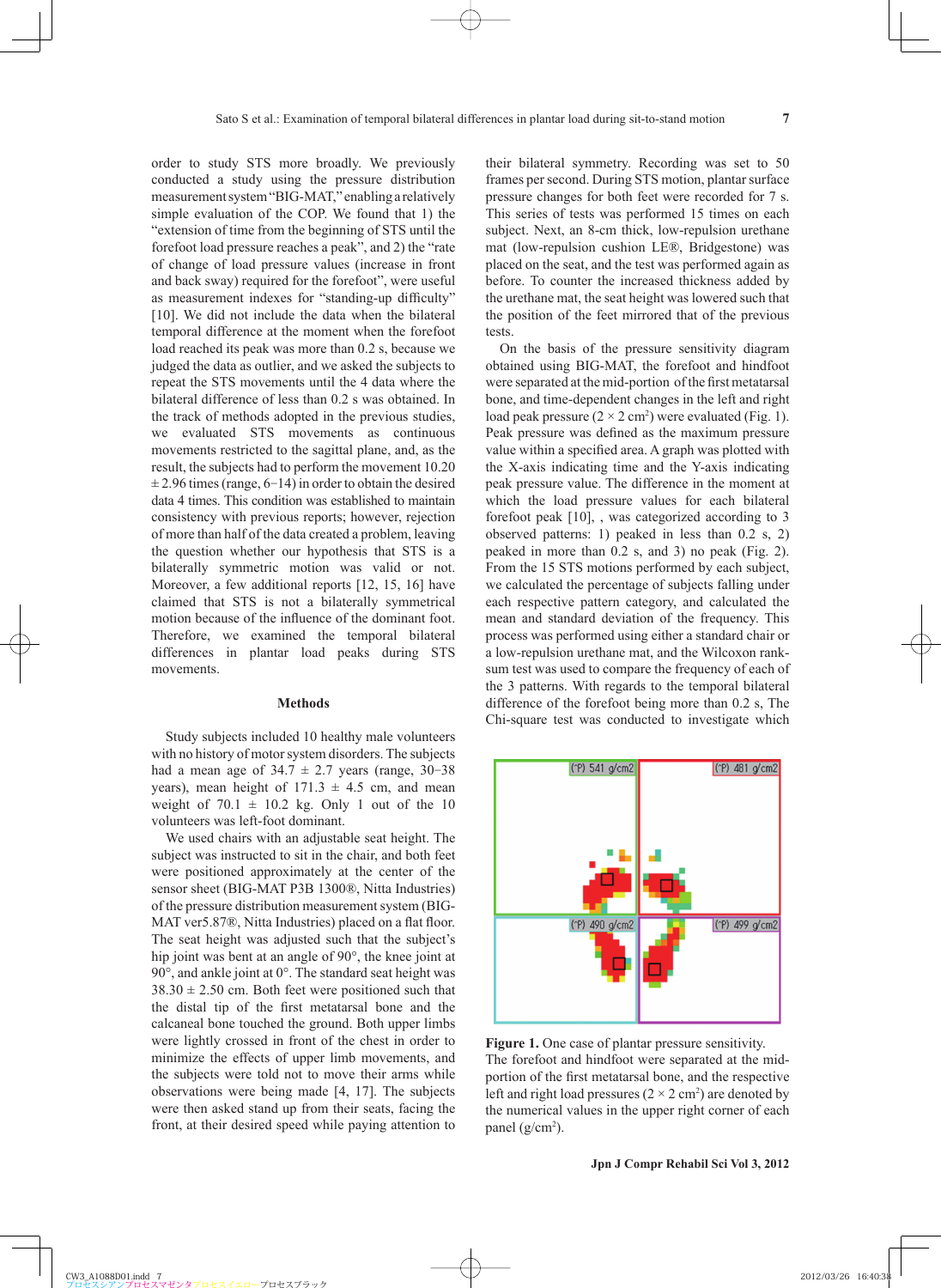





**Figure 2.** Successive changes in load peak pressure values. Color coding used in the graph conforms to the rectangular colored boxes in Fig. 1 (■Left forefoot, ■Right forefoot, ■Left hindfoot, ■Right hindfoot). First, the hindfoot reaches load peak, and then the forefoot reaches load peak. The differences in the moment at which each bilateral forefoot load peak is observed are classified into High (less than 0.2 s), Med (more than 0.2 s), and Low (No peak).

foot (the dominant foot or the nondominant foot) reached load peak first. The statistical significance level of all experiments was set at 5%.

## **Results**

A temporal bilateral difference of more than 0.2 s for the hindfoot load peak was not observed in any subject when the standard chair was used. However, the temporal bilateral difference in forefoot load peak was less than  $0.2$  s in  $50.3 \pm 12.8\%$  of subjects and more than  $0.2$  s in  $45.0 \pm 14.1\%$  of subjects, while no peak was observed in  $4.0 \pm 0.5\%$  of subjects (Table 1). Similar results were obtained when the low-repulsion urethane mat was used, and no significant differences in the frequency of each pattern were found when comparing the 2 seating conditions. Moreover, the tests for investigating which foot (dominant foot or nondominant foot) first reaches load peak revealed a higher tendency of the dominant forefoot to precede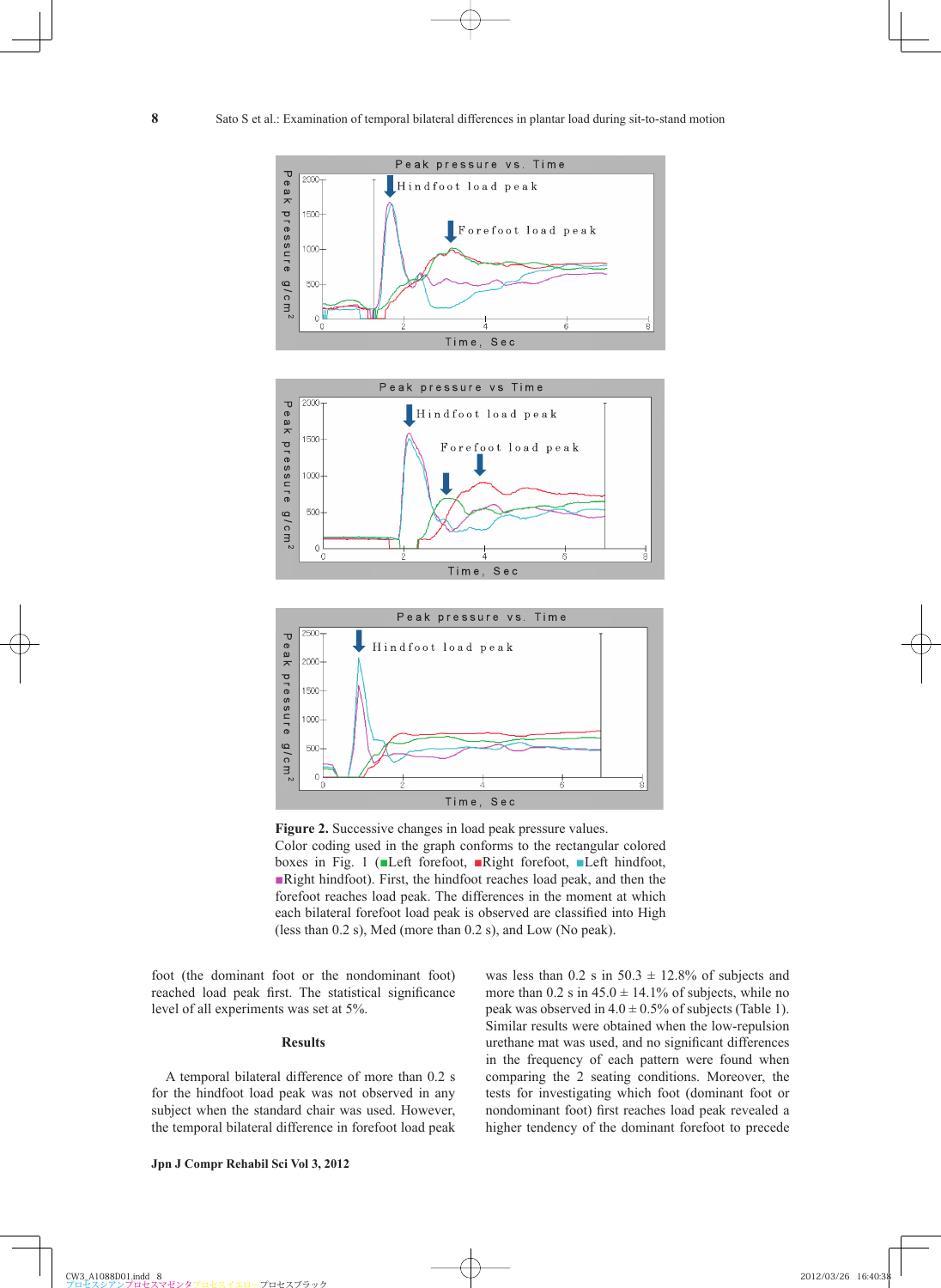| Temporal<br>difference in<br>forefoot load peak | Frequency<br>$\leq$ Normal chair $\geq$<br>(range) | Frequency<br><low-repulsion mat="" urethane=""><br/>(range)</low-repulsion> | Wilcoxon rank-rum test<br>(one-tailed) |
|-------------------------------------------------|----------------------------------------------------|-----------------------------------------------------------------------------|----------------------------------------|
| Less than $0.2$ s                               | $50.0 \pm 1.3\%$                                   | $48.7 \pm 1.8\%$                                                            | $t(9) = 13.5$ ,                        |
|                                                 | $(33.3\% - 66.7\%)$                                | $(26.7\% - 80.0\%)$                                                         | no significant difference              |
| More than $0.2$ s                               | $45.3 \pm 1.3\%$                                   | $44.7 \pm 1.9\%$                                                            | $t(9) = 12$                            |
|                                                 | $(20.0\% - 66.7\%)$                                | $(13.3\% - 73.3\%)$                                                         | no significant difference              |
| No peak                                         | $4.7 \pm 0.5\%$                                    | $6.7 \pm 1.1\%$                                                             | $t(9) = 4$                             |
|                                                 | $(6.7\% - 53.3\%)$                                 | $(0\% - 60.0\%)$                                                            | no significant difference              |

**Table 1.** Frequency of each of the 3 patterns of temporal changes in the forefoot load peak.

No significant differences between the 2 groups were found for any of the 3 patterns.

**Table 2.** Frequency of one foot preceding the other in STS movements where the temporal bilateral difference was more than 0.2 s at the moment when forefoot load was at peak.

|                            | Dominant foot precedence<br>(frequency) | Non-dominant foot precedence<br>(frequency) |
|----------------------------|-----------------------------------------|---------------------------------------------|
| Normal chair               | 22                                      | 19                                          |
| Low-repulsion urethane mat | 39                                      | 28                                          |

the non-dominant foot when the low-repulsion urethane mat was used as compared to when the standard chair was used (odds ratio: 1.20; 95% confidence interval: 0.55-2.63) (Table 2). However, no statistically significant difference was found with regards to the influence of the dominant foot  $(\chi^2(1, N))$  $= 10$ ) = 0.21, no significant difference).

### **Discussion**

Previous studies investigating the changes in plantar pressure distribution during STS have demonstrated that, immediately after commencement of STS, the COP was 1) drawn towards the posterior calcaneal region, 2) rapidly moved to the anterior region of the forefoot, 3) shifted rearwards, and 4) finally reached a stable position, with minute adjustments according to changes in posture [11-13, 18]. In the current study, where STS was performed with awareness of bilateral symmetry, we found no temporal bilateral differences in the load peak of the posterior region of the foot, and a difference of more than 0.2 s in the forefoot was observed in nearly 50% of subjects. In previous studies investigating bilateral symmetry STS models, despite being told to stay aware of their bilateral symmetry, almost half of the subjects exhibited asymmetry in everyday STS movements, therefore, most of the sitto-stand movements that they performed in daily life were believed to be asymmetric. Rodosky et al. investigated movement and angles of the foot, knee, and hip joints and reported that even a healthy person has a significant degree of bilateral difference  $[16]$ . Bear et al. have shown that movements of the trunk, such as small rotations, lateral bendings and lateral movements were also present in healthy subjects [15]. Tashiro et al. investigated changes in sway components of the COP and reported an absence of movement toward bilateral directions in only 16% of study subjects [12]. Similarly to our study, these previous reports support the asymmetrical nature of the STS motion. Despite the fact that none of the subjects showed a bilateral difference in load peak on the hindfoot, based on the studies of Bear et al. [15], we suspect that small rotations of the trunk, lateral bendings, and lateral movements during the forward movement of the COP may contribute to this asymmetry, and might be the reason that temporal differences between the two sides were found at a high frequency only in the forefoot.

The results of this study, showed no significant differences with regards to the influence of the dominant foot. However, when the low-repulsion urethane mat was used, the load to the forefoot of the dominant foot showed a tendency to shift anteriorly; and when the "degree of difficulty in standing up" was added among the conditions, the findings indicated the possibility of a stronger predominance of the dominant foot. More tests, with an increased number of subjects, are required to confirm this assertion.

The BIG-MAT sensor sheet is thin and can be rolled into a cylinder. Even with the USB connector, it weighs only 350 g (excluding the laptop computer). It is much